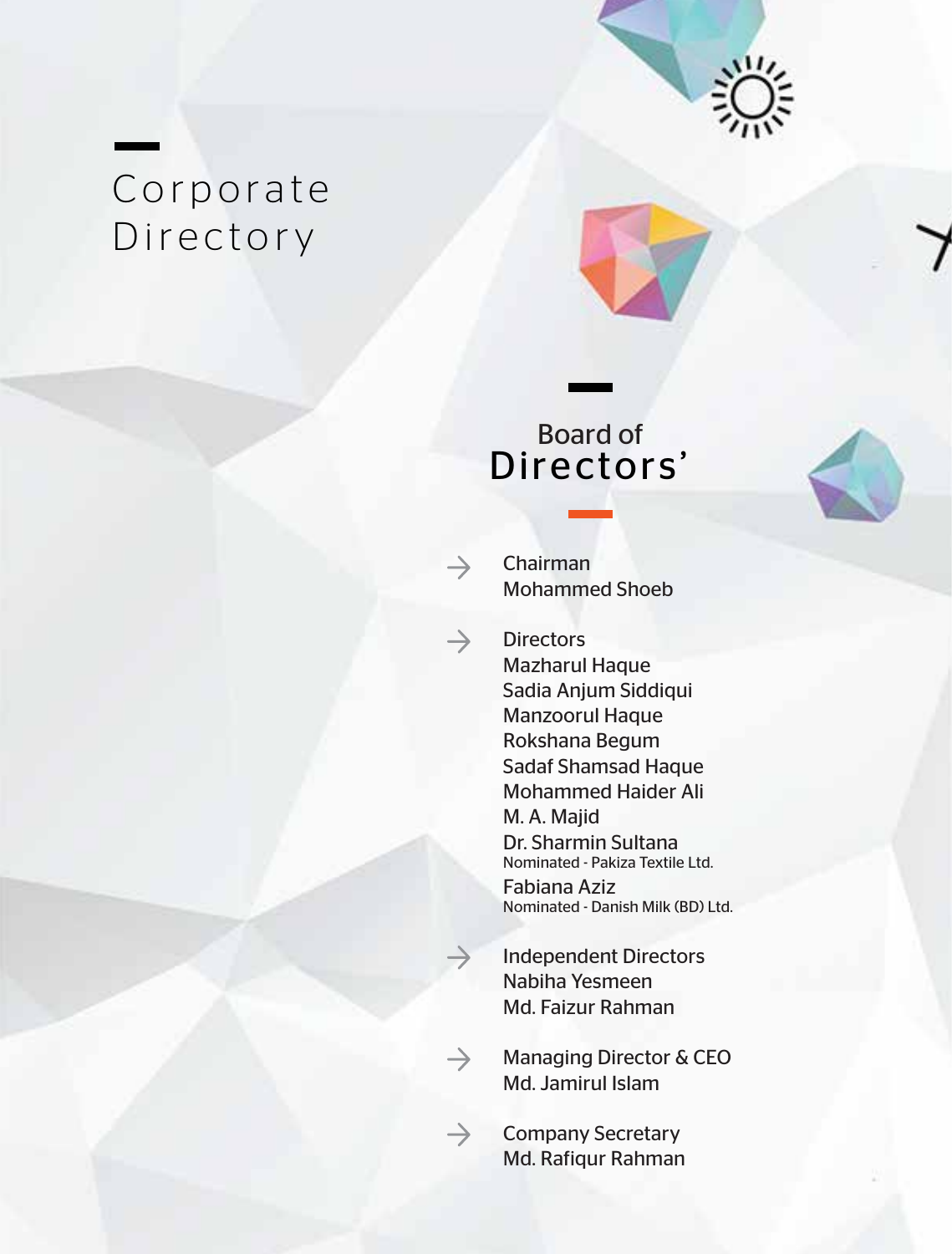$\Leftarrow$ MANZOORUL HAQUE Director







 $\leftarrow$ MOHAMMED HAIDER ALI Director



 $\curvearrowleft$ M. A. MAJID Director

 $\sqrt{}$ 



 $\leftarrow$ Director

ROKSHANA BEGUM Director







 $\leftarrow$ Director 2021 ANNUAL REPORT / Phoene Insurance Company Ltd.

 $\sqrt{}$ NABIHA YESMEEN



#### DR. SHARMIN SULTANA

Nominated Pakiza Textile Ltd.



SADIA ANJUM SIDDIQUI



49.

 $\frac{1}{2}$ SADAF SHAMSAD HAQUE **Director** 

> FABIANA AZIZ Director Nominated Danish Milk (BD) Ltd.

Independent Director



MD. JAMIRUL ISLAM Managing Director & CEO



MD. FAIZUR RAHMAN Independent Director

## Board of Directors'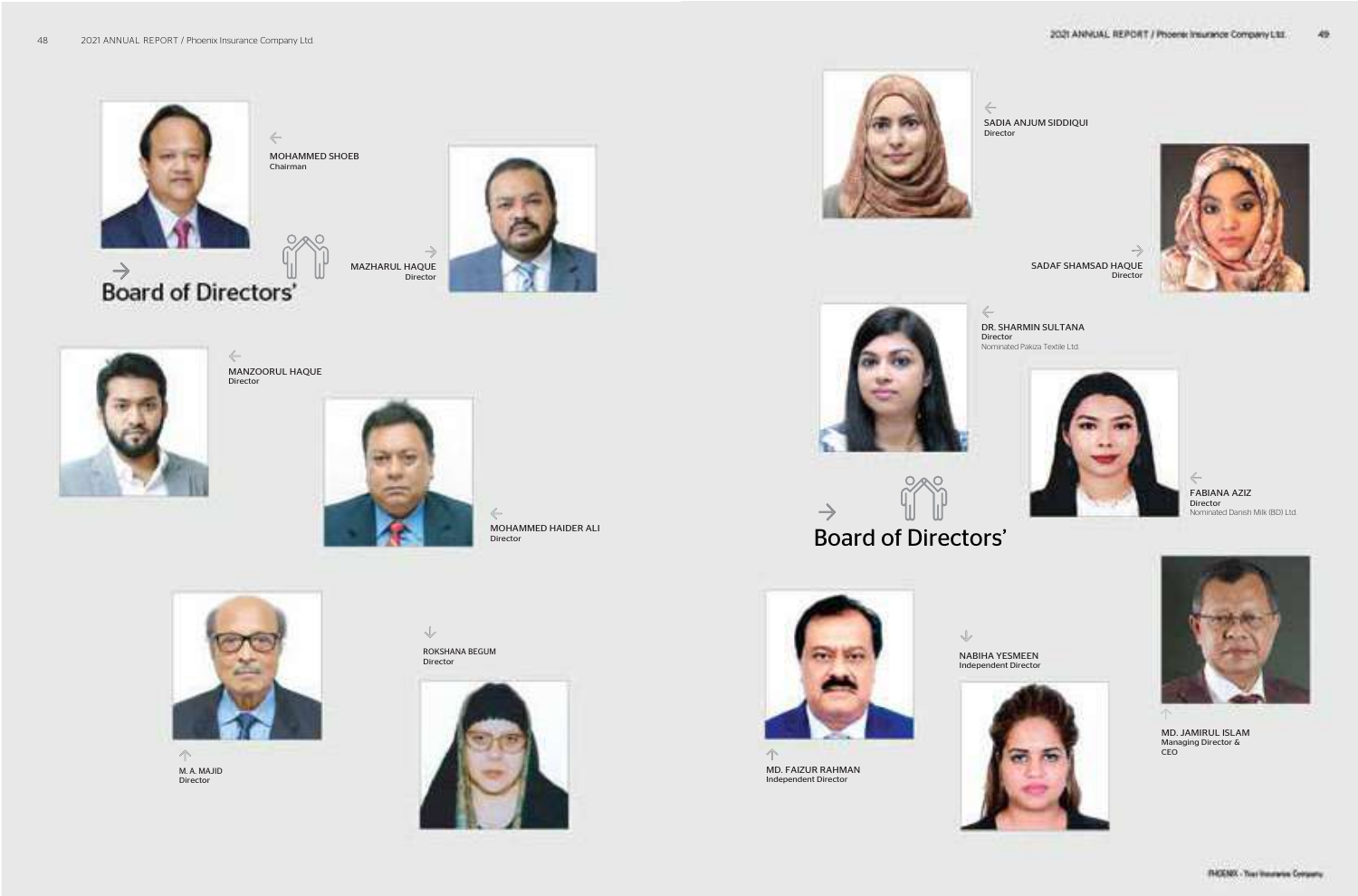

#### MOHAMMED SHOEB

#### Chairman

Mohammed Shoeb, (born on February 9, 1968) was unanimously elected Chairman of Phoenix Insurance Company Ltd. on the 2nd August 2006, a leading general insurance company with operations spanning most parts of the country. An iconic figure, Mr. Shoeb also holds several key positions on various regulatory and professional boards. In retrospect, the 54-years-old has showed remarkable efficiency in discharging responsibilities he has shouldered from the beginning till now.

Mr. Shoeb commenced as director of The City Bank Ltd from 1990 and holding the position as Chairman of the City Bank Limited from 2016-2018. He also served as Vice-Chairman of the City Bank Ltd. for the period between 2001-2002. In the long journey with the City Bank Ltd., he was engaged in different Board committees of City Bank to share his knowledge. Prior to assuming the most desired office of the Chairman of Phoenix Insurance, he prepared himself through his hard work in the company as vice-chairman. His experiences gradually rose to an impressive level since; he has been serving as Vice-Chairman of Phoenix Finance, Phoenix Securities, Phoenix Group of Industries, and as a director of a good number of companies including

Phoenix Spinning Mills, Phoenix Textiles Mills, Rangdhanu Spinning Mills and AppolloIspat Complex Ltd.

Mr. Shoeb has played a pivotal role in the developing of the online-three-tier, Insurance Software System named (CIIS) for Phoenix Insurance which has been developed in collaboration with IBCS Primax using "State-of-The-Art" Oracle, Client-Server technology and is being used today locally and over the Internet at many different private sectors Insurance Companies of Bangladesh. Dynamic and forward-moving Mr. Shoeb is widely accredited with introducing IT-infrastructure in the companies he served. He facilitated the online banking service for the City Bank Ltd., and introduced international credit card 'Visa' for the banking industry.

Mohammed Shoeb, born and raised in the capital city of Dhaka, holds a bachelor's degree in Business Administration from University of Waterloo, UK. He obtained his earlier education from International School of Singapore and Green Herald International School in Dhaka. He is a permanent member of Dhaka Club Ltd. & Gulshan Club Ltd.

#### MAZHARUL HAQUE **Director**

Mr. Mazharul Haque is an entrepreneur and the proprietor of Eastern Foundry & Re-rolling Mills Ltd., Hotel Al-Hellal, LubabAirscape and Lubab Men's

Essentials. He is also a director of Phoenix Securities Ltd. He is the eldest son of Late Mr. Helaluddin, the famous contractor and builder of the National Mosque Baitul Mokarram in Dhaka. Mr. Haque associated with so many social and charitable institutions in the country and travelled many countries of the world.

#### MANZOORUL HAQUE **Director**

Manzoorul Haque, Director of Phoenix Insurance Company is well educated and also sponsors director of Phoenix Securities Limited. He is a young businessman and is independently managing the family business for the last 12 years. He is also involved with social and sports activities. Mr. Manzoorul travelled extensively for the promotion of Business in many countries in the world and participated with various Socio-Economic programmer at home and abroad.

#### MOHAMMED HAIDER ALI **Director**

Mr. Mohammed Haider Ali studied in the United States and obtained BBA in Management from the Pacific State University, Los Angles California. He lived and worked in the United States and returned to Bangladesh in 1993 and finally joined the family business that was started by his father.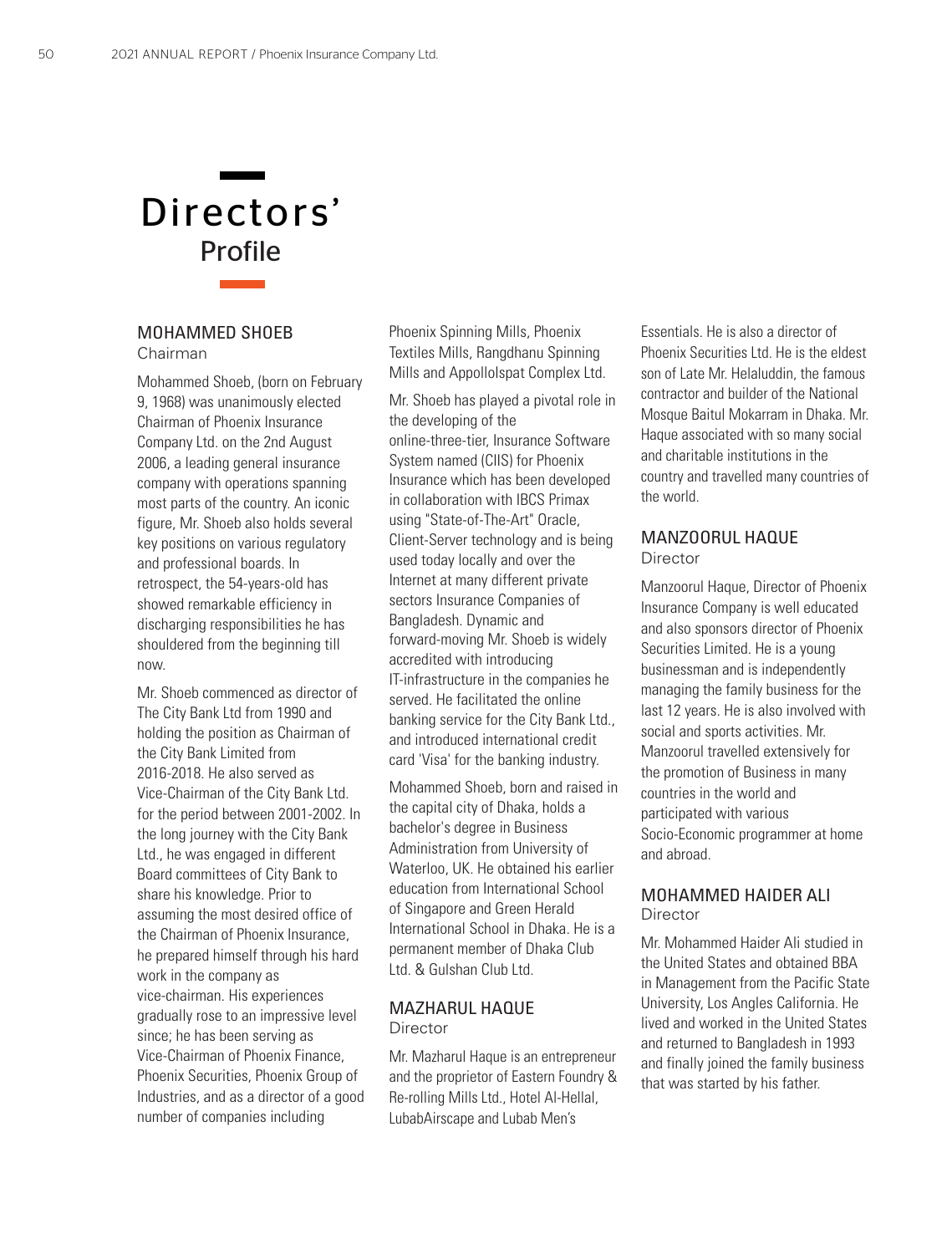### Directors' Profile

#### MRS. ROKSHANA BEGUM Director

She is the most cherished woman of the entire Phoenix Family who has whole heartily supported Mr. Deen Mohammed during his good and bad times. She has the spiritual insight whose blessing is always sort for before the commencement any journey. She is a major shareholder in Phoenix Securities and Phoenix Group of Industries.

#### SADIA ANJUM SIDDIQUI **Director**

She is the daughter of Mr. Abdul Mabood Siddiqui, Founder of Reddy Siddiqui & Company, a Chattered Accountancy Firm and Business Advisors in England. Sadia Siddiqui studied at the St. Martins School of Art & Design (in London). She holds a bachelor's degree in Textile Designing. She has worked as a Freelance graphics designer and Hand Printer of Silk Fabrics in London.

#### SADAF SHAMSAD HAQUE **Director**

Sadaf Haque is a tech entrepreneur with an MBA. Educated in the US, she has over a decade's experience serving a transnational client base in several internet technologies. She is the founder of "phyner", a web design & development startup, CEO of "hostodian", a managed Cloud and VPS hosting service provider, and is

currently ventured into developing a web application in healthcare.She joined the Company as a Director in the year 2008.

#### M. A. MAJID **Director**

Mr. M.A. Majid, son of Late Abdus Sattar, born in 01-01-1940, Director of AppolloIspat Complex Limited, is an established business personality. He started business career in 1960 with trading business. He entered into Industries in 1962 and established himself firmly in the business arena in Bangladesh and he is pioneering in Industrialization of the country. Having vast experience in the field of management of industry and finance, he became the founder Director of Phoenix Group of Industries which comprises of Phoenix Textile Mills Limited, Phoenix Spinning Mills Limited, Phoenix Fabrics Limited, Rangdhanu Spinning Mills Limited and Palash Spinning Mills Limited.

Mr. Majid actively participated in the formation of Phoenix Insurance Company Limited and also played vital role establishing Phoenix Finance & Investments Limited, one of the reputed Leasing Companies of the country, of which he was a founder, Director. He is also the founder Managing Director of Phoenix Spinning Mills Limited.

#### DR. SHARMIN SULTANA Director

Dr. Sharmin Sultana, Nominee Director of Pakiza Textiles Ltd. elder daughter of renowned businessman Md. Rafiqul Islam owner of Pakiza Group of Industries. She is an Eye specialist and completed her study from Bangladesh Medical College & Hospital, Dhaka. Dr. Sharmin Sultana also the Director of Pakiza Textiles Ltd.

### FABIANA AZIZ

**Director** 

Fabiana Aziz, Nominee Director of Danish Milk (BD) Ltd. and daughter of renowned businessman Mr. Aziz Al Mahmood owner of Partex Group of Industries. She completed Master of Arts (Marketing & Management) from The University of Westminster, United Kingdom (UK). She is also Director of Danish Condensed Milk (BD) Ltd., Danish Foods Ltd., Danish Milk (BD) Ltd., Danish Distribution Network Ltd., Danish Dairy Farm Ltd., Danish Multipurpose Ltd., Rubel Steel Mills Ltd., Partex Tissue Ltd., Fabiana Flower Mills Ltd., Geometric Business Development Ltd., Giovana Denim Ltd., and Nashrah Technology Ltd. She likes to travel and engaged with some social organization.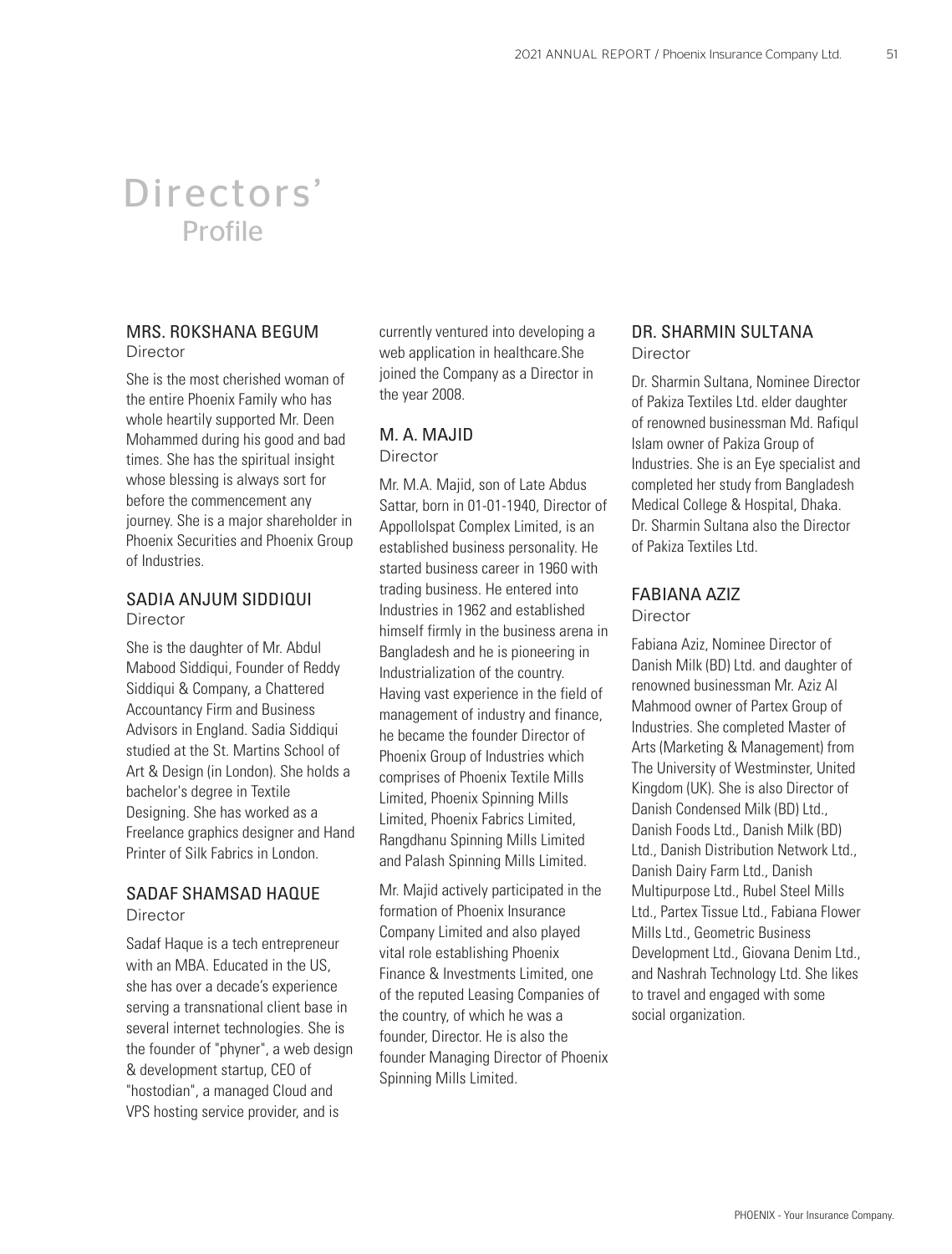### Directors' Profile

#### MD. FAIZUR RAHMAN

Independent Director

Md. Faizur Rahman was appointed as Independent Director to the Phoenix Insurance Company Ltd on the 29th July 2019.He is the founder and Group Chairman of Noapara Group, Bangladesh. Noapara Group is a Bangladeshi owned company with a long history in the South East Asia realm. Right from the beginning, the company started with a strong focus on innovation under the leadership of Mr. Rahman the group has made significant progress by laying a strong foundation for ambitious growth through new ventures, alliances and acquisitions.

He contemplates his company continued the drive for innovation, finding new and unique ways to improve on existing solutions. Mr. Rahman emphasized that innovation has been integral to the success and growth for Noapara Group.

In 1990, Noapara Traders purchased the raw materials of NPKS fertilizer and producing known as "Bengal MisraSar" at South Bengal Fertilizer Mills Ltd. producing international grade of NPKS fertilizers at Noapara. Mr. Rahman also designated as the 1st vice chairman of Bangladesh Fertilizer Association (BFA). Mr. Rahman also the Treasurer of Bangladesh Cement Manufacturers Association (BCMA). His also associated with pharmaceutical sector. He was awarded Business Excellence Awards - 2014, Singapore. And also received Sofol Khudro Uddyogta Somomanona

Podok – 2014. In 2017 he received the FOBANA Business power awarded Florida, North America.

#### NABIHA YASMEEN Independent Director

Nabiha Yasmeen was appointed as Independent Director of the company on 29th July 2019.She completed Masters of Arts degree from University of Miami, Florida. USA. She associated with S.S. Steel Ltd. She has strong ability in marketing and developing products and initiating business. She also professional member BGMEA, BKMEA, BTMA and Dhaka Chamber of Commerce and Industry. She travelled extensively for the promotion of Business in many countries in the world and participated with various Socio-Economic programmes at home and abroad..

#### MD. JAMIRUL ISLAM Managing Director & CEO

Mr. Md. Jamirul Islam was born on December 02, 1964 in a renowned family from Gorchi in ChattogramRowzan. Mr. Islam started his career with Phoenix Insurance Co. Ltd. as a Probationary Officer in early 1st January 1987 after obtaining Masters Degree from Dhaka University. During his 34years' service career he worked in various branches of Phoenix Insurance Co. Ltd. and contributed excellent support for the development of the company. Mr. Islam has been awarded several times for tremendous business performance of the company. His desire for learning combined with his intelligence has amazingly created him forward-looking. He is punctual in

his service and build up the confidence with the management and clients in the services rendered by him. In 2006, he promoted to the rank of Deputy Managing Director and became Additional Managing Director in 2010. He worked unremittingly to take the Insurance Company to its new height of excellence. In May 2011 he was elevated to the rank of Managing Director & CEO in recognition of his contribution to the Phoenix Insurance Company Ltd. by approval of the Insurance Development & Regulatory Authority (IDRA). In every aspect of his career by showing efficiency and determination he holds the most respective position in the insurance industry. His vast experience reflects on his great job that he had done all over the company, which found a prosperous future in this century of modernization. By this time Bangladesh Insurance Association selected him as a member of non-Life technical Sub-Committee to investigate into the alleged irregularities to bring discipline in the insurance market and avoid punitive action from Regulatory Authority. He is a member of the Bangladesh Insurance Executive Club. Mr. Islam has attended a good number of professional training courses, seminar, workshop etc. and also engaged with different social and cultural organizations. He likes to travel and regularly visit many countries. By this time, he visited USA, Malaysia, Thailand, India, Singapore, Bahrain, Qatar, Dubai, Nepal, Bhutan etc. for professional & personal purpose. In retrospect, the 56 years old has showed remarkable efficiency in discharging responsibilities he has shouldered from the beginning to till now.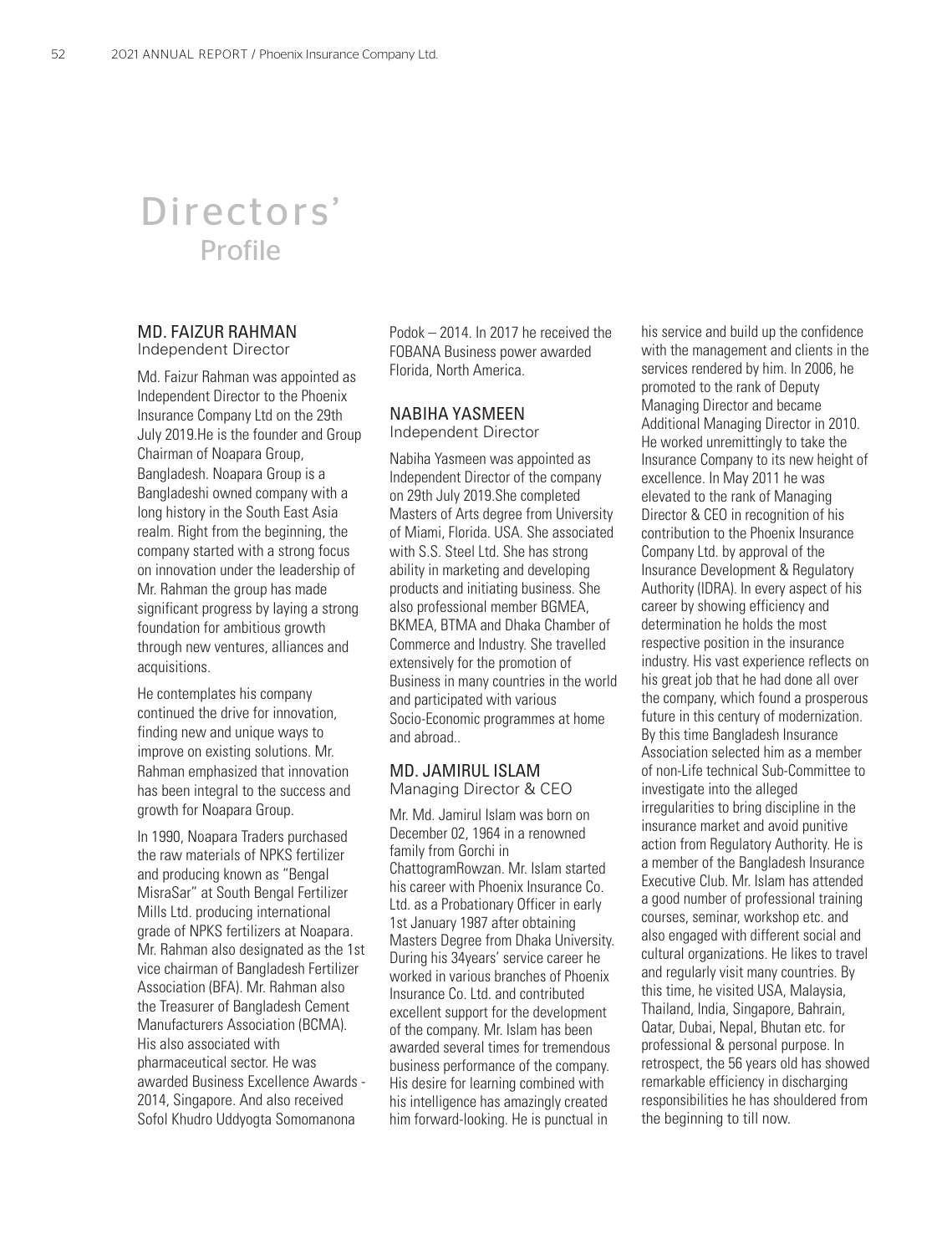

LIEUTENANT GENERAL (RTD) SAJJADUL HAQUE Advisor



MD. MANIRUL ISLAM Consultant



MD. RAFIQUR RAHMAN Deputy Managing Director & Company Secretary



MD. SHAFIKUR RAHMAN Executive Director Head of Branch Control & U/W



S. M. JASHIM UDDIN AHAMMED Senior General Manager Head of HR & Admin Department



SUNIL KRISHNA SAHA General Manager & Head of Re-insurance Department



MD. MUSTAFA KAMAL General Manager & Head of IT Department



MD. MIZANUR RAHMAN General Manager & Head of Claims Department



MD. JAHURUL ISLAM CFO & Asst. General Manager Head of Accounts Department



MR. HABIBULLAH Manager & Head of Internal Audit Department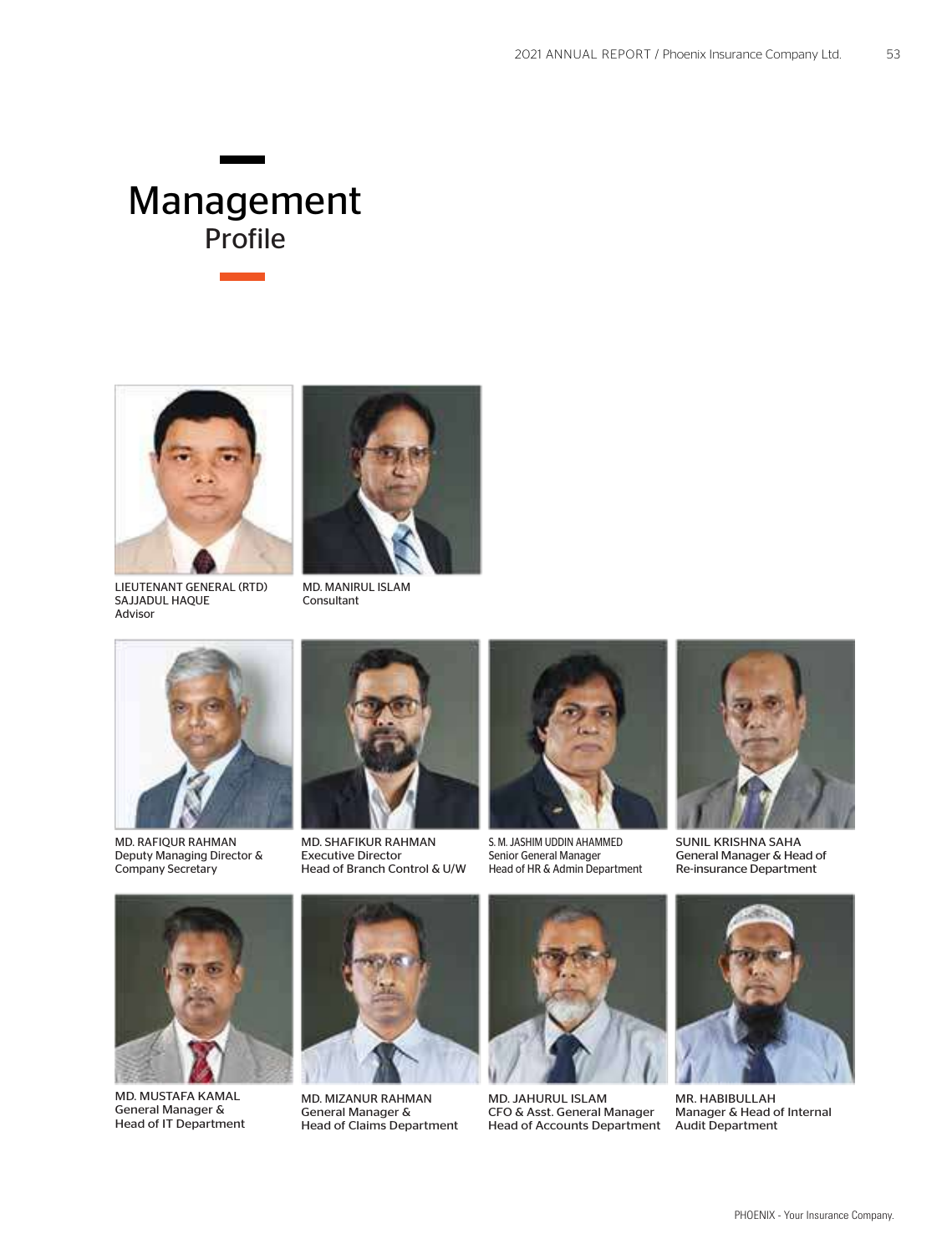#### LIEUTENANT GENERAL (RTD) SAJJADUL HAQUE Advisor

Born: 1964

Lieutenant General (Rtd) Sajjadul Haque joined the Phoenix Insurance Company Ltd. on 22.12.2021 as Advisor. Before joining Phoenix Insurance Company Ltd., he was in Bangladesh Army as Lieutenant General.

Mr. Sajjadul Haque was born on 1st December 1964. He was commissioned on 1st June 1984 in the infantry of Bangladesh Army. After commissioning he attended numerous professional courses, seminars, conferences, strategic dialogues etc. both at home and abroad representing Bangladesh and Bangladesh Army. He has the record of being the only officer of Bangladesh Army who stood first in both Army Staff Course and War Course.

Lt. General Sajjad Known to have been a strategist who was the first Bangladeshi Officer to be awarded with the coveted tile of "Master Tactician" by the center of Army Tactics. USA.

Lt. General Sajjad is a graduate of Command and General Staff College, Leavenworth USA. He is also a graduate of Infantry School, MHOW India and Defence Services Command and Staff Collage and National defense Collage, Mirpur, Bangladesh. He also obtained different degrees from USA, India and Bangladesh.

Mr. Sajjad had a unique experience of providing leadership to run multiple business and financial enterprises as the Chairman "Sena Kalyan Sangstha" (SKS). He was also the Chairman of "Sena Kalyan Insurance Company Limited" (SKICL)

He visited several countries in connection with official duties and private visits and attended many International Seminars and Conferences. Due to his outstanding professional achievements and service to the nation, he is awarded with the medal "Oshadharon Seba Podok", "BishistoSebaPodok" and "Sena Utkorshota Podok".

#### MD. MANIRUL ISLAM **Consultant** Born: 1955

Md. Manirul Islam joined the Phoenix Insurance Company Ltd. on 25.03.2020 as Consultant of the Company. Before joining Phoenix Insurance Company Ltd., he was the Managing Director & CEO of the Pioneer Insurance Company Ltd. and Pragati Insurance Company Ltd. the second largest & fourth largest non-life insurance Company in Bangladesh in terms of Premium Income respectively. He commenced his thirty-nine years of journey in the insurance industry in 1981, at SadharanBima Corporation (SBC), the only state-owned non-life insurance company in Bangladesh.

Mr. Islam completed his B. Com (Hon's), M. Com (Accounting) from Dhaka University in 1976 and passed BIA Diploma from Bangladesh Insurance Academy in the year 1985. During his service in SadharanBima Corporation, he worked in various departments such as Underwriting, Claims, Accounts, Re-Insurance, Finance & Investment etc. and gathered extensive knowledge and experience. He worked as General Manager Finance, Re-Insurance, Underwriting, Claims and Dhaka Zonal Office and retired voluntarily on 30.09.2012 and joined Pragati Insurance Company Ltd. on 1st October, 2012.

During the service period he attended many insurances related seminars, symposiums and workshops. He participated in various professional training courses at home and abroad. Mr. Islam is now a renowned insurance personality in the country.

Apart from Insurance industry, Mr. Manirul Islam is well associated with various social organizations. He was a councilor of Bangladesh Football Federation (BFF). He was also a counselor and former Member of the Finance Committee of Bangladesh Cricket Board (BCB).

Mr. Islam was member (nominated) of the Board of Directors:

#### Mutual Trust Bank Ltd. (MTBL)

- National Housing Finance &

Investment Ltd.

- IIDFC Ltd.
- IIDFC Securities Ltd.
- KAY & QUE (Bangladesh) Ltd.

#### Former Member:

- Central Rating Committee- IDRA
- Fire Rating Sub-Committee- IDRA

#### Member:

- Misc. Rating Sub-Committee- IDRA
- PSB (Public Sector Business) Management Committee of Co-Insurance Scheme

#### MD. RAFIQUR RAHMAN

Deputy Managing Director & Secretary Born: 1969

#### Professional Experience

Mr. Rafiqur Rahman joined in the Phoenix Insurance Company Ltd. in 2007 as Company Secretary to the rank of DGM and at present he is holding the position of the Deputy Managing Director.Mr. Rahman looks after the responsibility of Board affairs, legal & Compliance and Common Service department of the company.Mr. Md. Rafiqur Rahman started his career with YOUNGONE Group, DEPZ, Saver, Bangladesh in 1995. Thereafter, he served with Chemical Industries (listed company of DSE), Express Insurance Ltd. and Energypac Engineering Ltd. at Accounts & Finance Department and other various important capacities.

#### External Experience

During his service period, Mr. Rafiqur Rahman attended a good number of training courses and seminar in relation to Accounts & Finance, Board, Company Law, Securities & Exchange Rules and etc. He also completed a training course on "International Financial Reporting Standards" from the Institute of Chartered Accountants in England and Wales (ICAEW). Mr. Rahman successfully completed Future CEO training Program from WSDA.

#### Educational Background

- Master of Commerce in Accounting, University of Dhaka, Bangladesh
- Chartered Accountant (Inter), ICAB
- Bachelor of Law (LL.B.)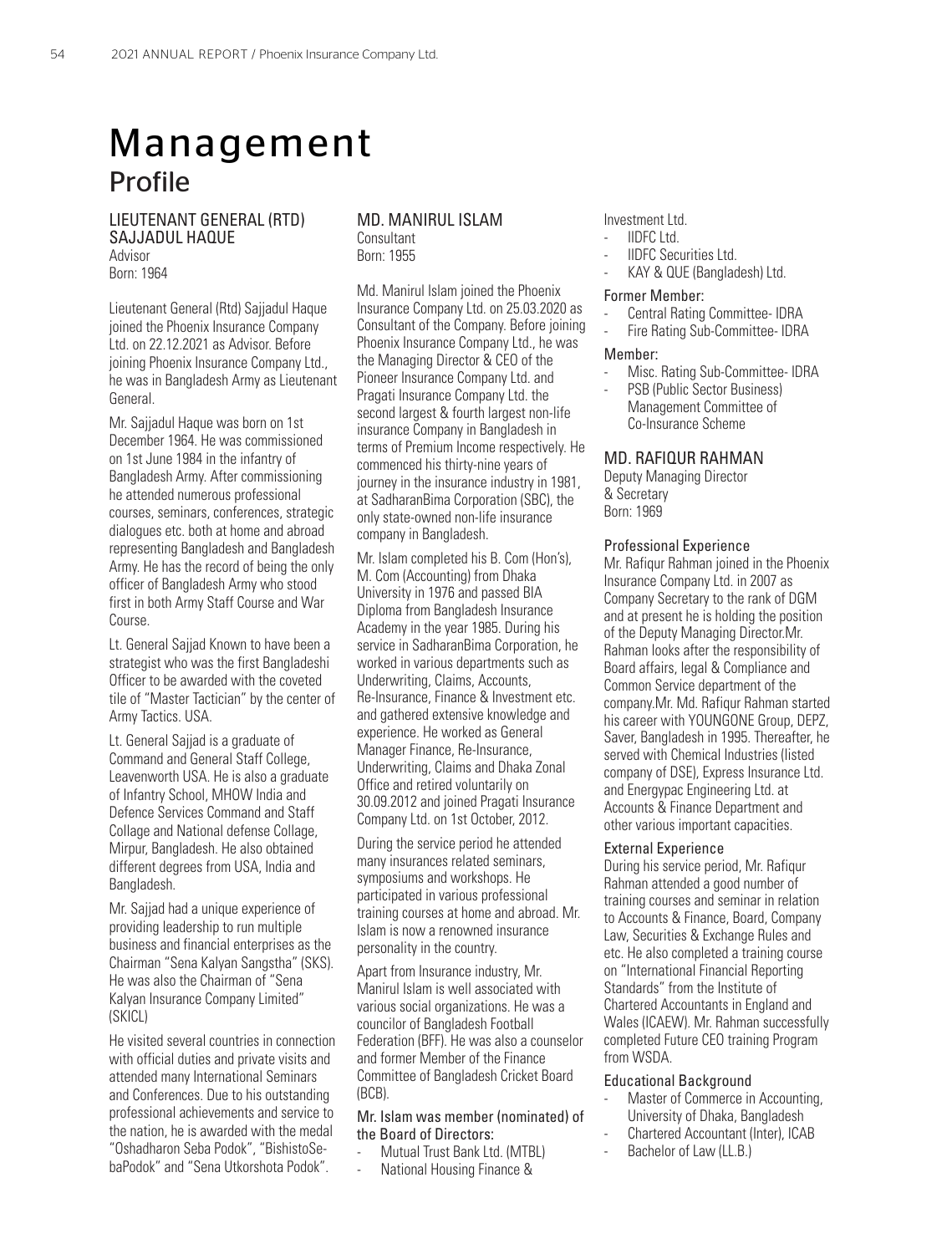#### MD. SHAFIKUR RAHMAN

Executive Director Head of Branch Control & Underwriting Department Born: 1975

#### Professional Experience

Mr. Md. Shafikur Rahman started his career with Prime Insurance Co. Ltd. as Assistant Manager in 2000. After completion of MBA Mr. Shafikur Rahman joined the Phoenix Insurance Company Ltd. in 2006 as Manager. Mr. Rahman is holding the charge of head of the Branch Control and Underwriting Department since 2007. He is now holding the rank ofExecutive Director.

#### External Experience

He has participated in various professional training, seminar and workshop in the Bangladesh Insurance Academy, Bangladesh Insurance Association and various training Institutions. Mr. Rahman successfully completed Future CEO training Program from WSDA. Mr. Rahman has been awarded several years for his tremendous business performance of the company. He is associated with a good number ofsocio-cultural organizations.

#### Educational Background

- B. Sc.(Hon's) &M.Sc. in Geography & Environment,
- University of Dhaka, Bangladesh MBA in Finance
- University of Darul Ihsan, Dhaka

#### S. M. JASHIM UDDIN AHAMMED

Senior General Manager Head of HR & Administration Department Born: 1961

#### Professional Experience

Mr. S.M. Jashim Uddin Ahammed started his career with Grameen Bank (A Nobel prizewinner organization) as a Probationary Officer (Admn) at Head Office in 1985.He held Grameen Bank more than 13 years in different important positions as Area Manager, Program Officer, Unit Chief of Training & Special Program Unit, Evaluation & Monitory Unit, Audit Unit, Inter branch accounts unit in different area & Zonal Offices & Assistant Project Director of Southern Agricultural Project

(sister concern of Grameen Bank). In 2002 he joined Global Insurance Limited as Company Secretary & Head of Admn& HR, Common Services & PR department. During his 13 years' service in Global Insurance Ltd., he contributed excellent support for the development of the Co. Prior of this he worked with Hamko Group as Head of Admn & Secretary MD & CEO Secretariat & performed various important responsibility. Mr. Ahammed joined the Phoenix Insurance Company Ltd. in 2016 as General Manager & Head of HR& Administration Department. At present he holds the position of Senior General Manager of the Company.

#### External Experience

He completed certificate course on Management & Marketing Sales Management and Salesmanship from Bangladesh Institute of Management (BIM). Quantum Graduate Mr. Ahammed successfully completed Future CEO training Program from Workplace Skills Development Academy of New Zealand (WSDA) and as a result he got the position of Senior Faculty Member of WSDA.

He awarded certificate for wining 1st United Nations General Knowledge competition, Co-ordinate 2(two) International Dialogue program in Grameen Bank where 23 countries delegates are participated, Organized & successfully completed Four Global Insurance Golf Cup Tournament at Army Golf Club, Two Global Insurance Table Tennis Tournament under Bangladesh Table Tennis Federation. Arranged two seminars on (i) "The Role of Insurance, Fire service & Public awareness, for Preventing Fire Loss". (ii) Road safety awareness: Role of Insurance & Traffic Department. Mr. Ahmed is a guest speaker of CSD Club International, Step-up foundation etc. He hasedited many magazines, souvenir and periodicals. He participated in various professional training & courses namely Bangladesh Insurance Academy, DSE, BSEC, ICSB, British council, Grameen Trust, BIAC, Yoga Foundation, Tasauf Foundation, British American Language Institute Dhaka etc. He earned 37 years restless experience in HR, Admn & Secretarial dealing.

#### Educational Background

- B.A (Hon's), M.A (Islamic History & Culture) Stood 6th & 1st position respectively in order of merit. RajshahiUniversity, Bangladesh
- Bachelor of Law (LL.B.), Post Graduate Diploma in Personnel Management (PGDPM) from Bangladesh Institute of Management (BIM).

#### SUNIL KRISHNA SAHA

General Manager & Head of Re-insurance Department Born: 1950

#### Professional Experience

Mr. Sunil Krishna Saha served in Sadharan Bima Corporation about 38 years in the different capacities and retired as Assistant General Manager. During his service period in Sadharan Bima Corporation, he has participated extensive overseas Re-insurance program in U.K., Singapore and Srilanka. In the year 2009, Mr. Saha joined in the Phoenix Insurance Co. Ltd. as General Manager and looking after Company's Re-insurance affairs with Local and Overseas Re-Insurance Market.

#### External Experience

Mr. Saha obtained Insurance Diploma from Bangladesh Insurance Academy in 2004. He also completed training course on Reinsurance, Underwriting & Claims from Tysers, London.

#### Educational Background

Master of Commerce in Accounting, University of Dhaka, Bangladesh

#### MD. MUSTAFA KAMAL

General Manager & Head of IT Department Born: 1971

#### Professional Experience

Mr. Md. Mustafa Kamal started his career with Phoenix Insurance Company Ltd. in the Underwriting Department as Junior Officer in mid-1997.Mr. Kamalholding the charge of IT Department since 2010 as Manager and promoted to the rank of the Senior Manager in 2011, AGM in 2012 there after he has been promoted to the rank of Deputy General Manager in 2016.